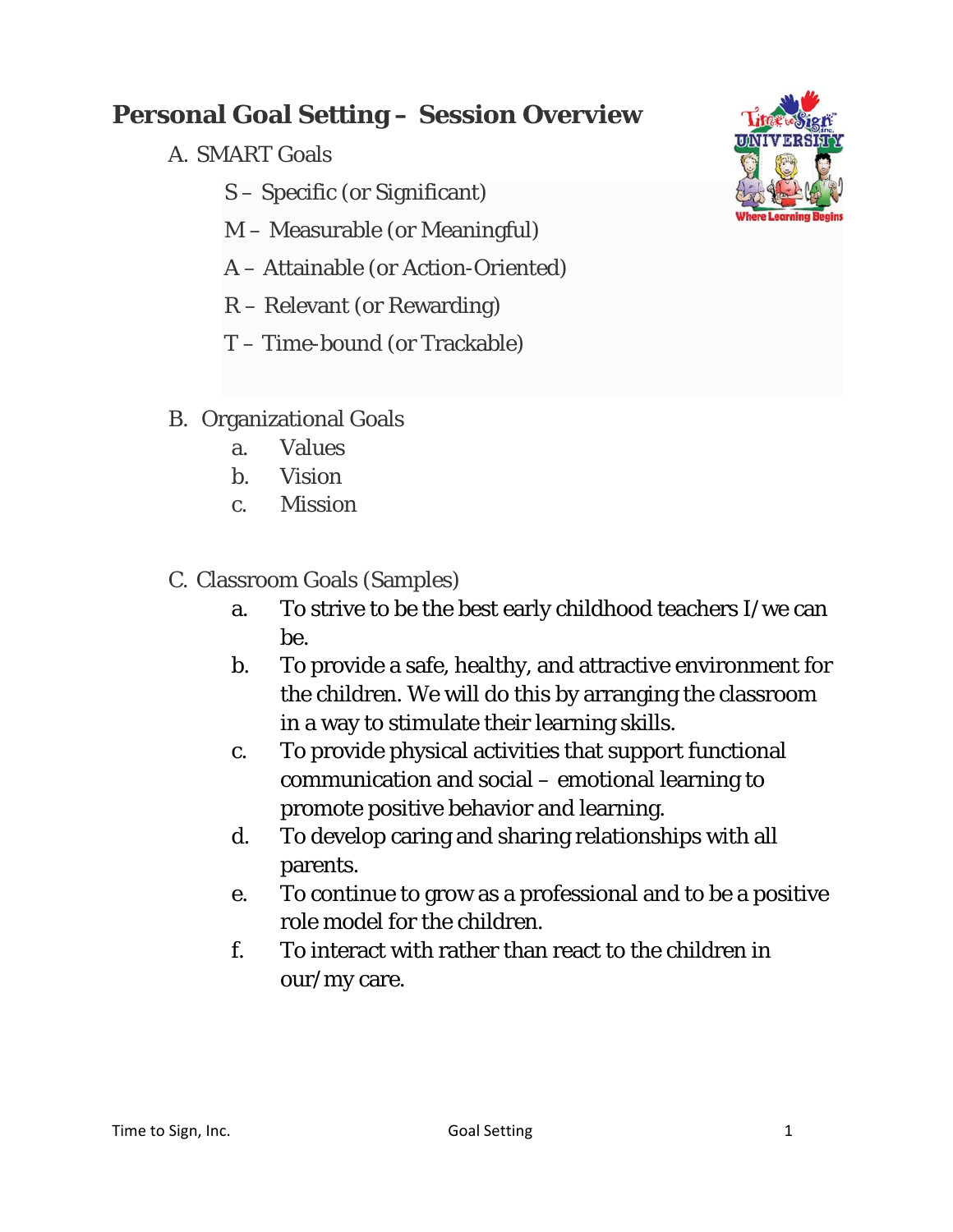## D. Personal Life Goals

- a. Faith
- b. Missions
- c. Career
- d. Financial
- e. Education
- f. Family
- g. Attitude
- h. Physical
- i. Leisure
- E. Setting Smaller Goals Stepping Stones
- F. Additional Goal Setting Tips
- G. Achieving Goals
- H. Revisiting Goals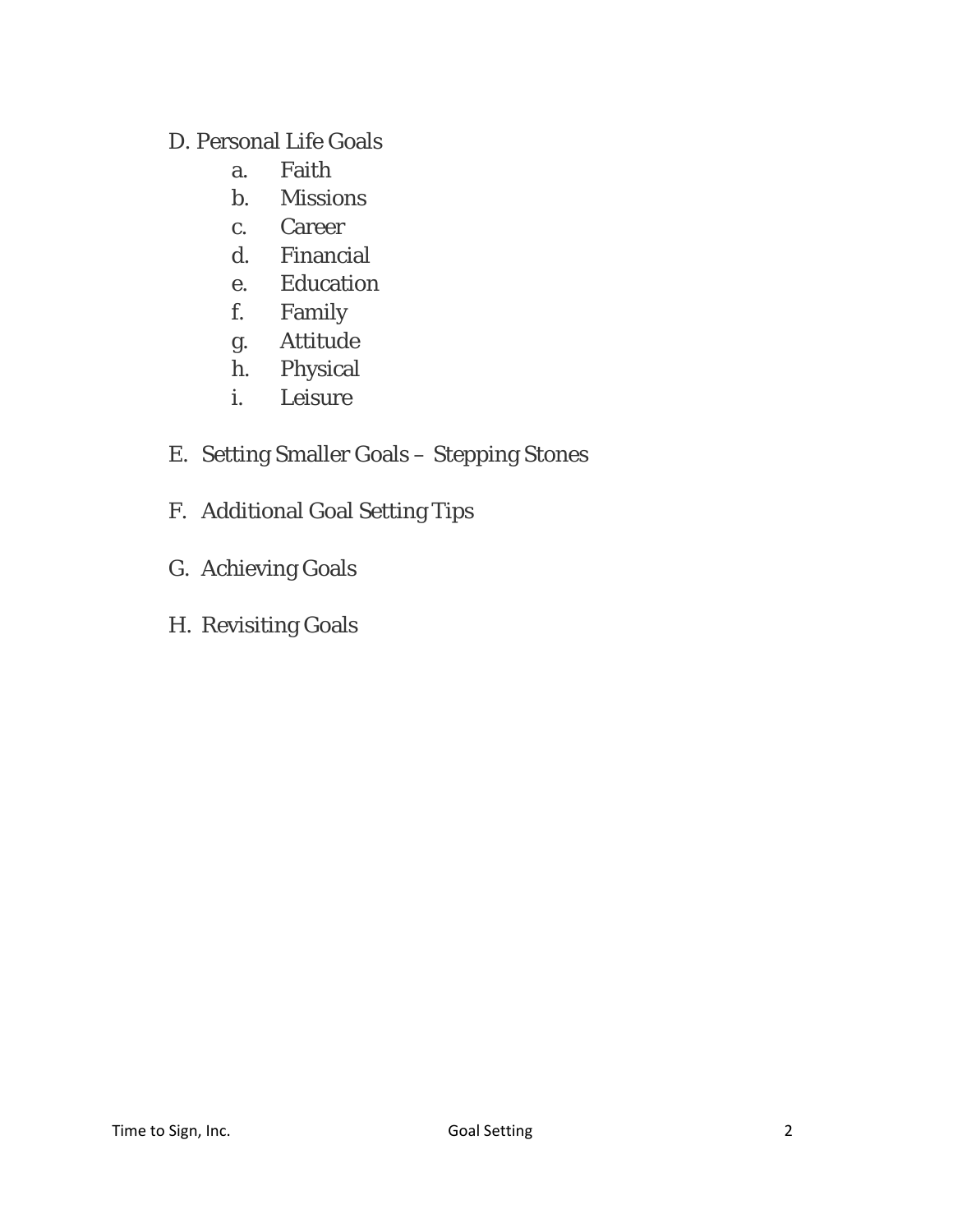# **Personal Goal Setting Planning to Live Your Life Your Way**

Many people feel as if they're adrift in the world. They work hard, but they don't seem to get anywhere worthwhile.

A key reason that they feel this way is that they haven't spent enough time thinking about what they want from life, and haven't set themselves formal goals. After all, would you set out on a major journey with no real idea of your destination? Probably not!

Goal setting is a powerful process for thinking about your ideal future, and for motivating yourself to turn your vision of this future into reality.

The process of setting goals helps you choose where you want to go in life. By knowing precisely what you want to achieve, you know where you have to concentrate your efforts. You'll also quickly spot the distractions that can, so easily, lead you astray.

### **Why Set Goals?**

Missionaries, pilots, and other successful people in all fields all set goals. Setting goals gives you long-term vision and short-term motivation. It focuses your acquisition of knowledge, enhances and supports your faith, and helps you to organize your time and your resources so that you can make the very most of your life.

By setting sharp, clearly defined goals, you can measure and take pride in the achievement of those goals, and you'll see forward progress in what might previously have seemed a long pointless grind. You will also raise your self-confidence, as you recognize your own ability and competence in achieving the goals that you've set.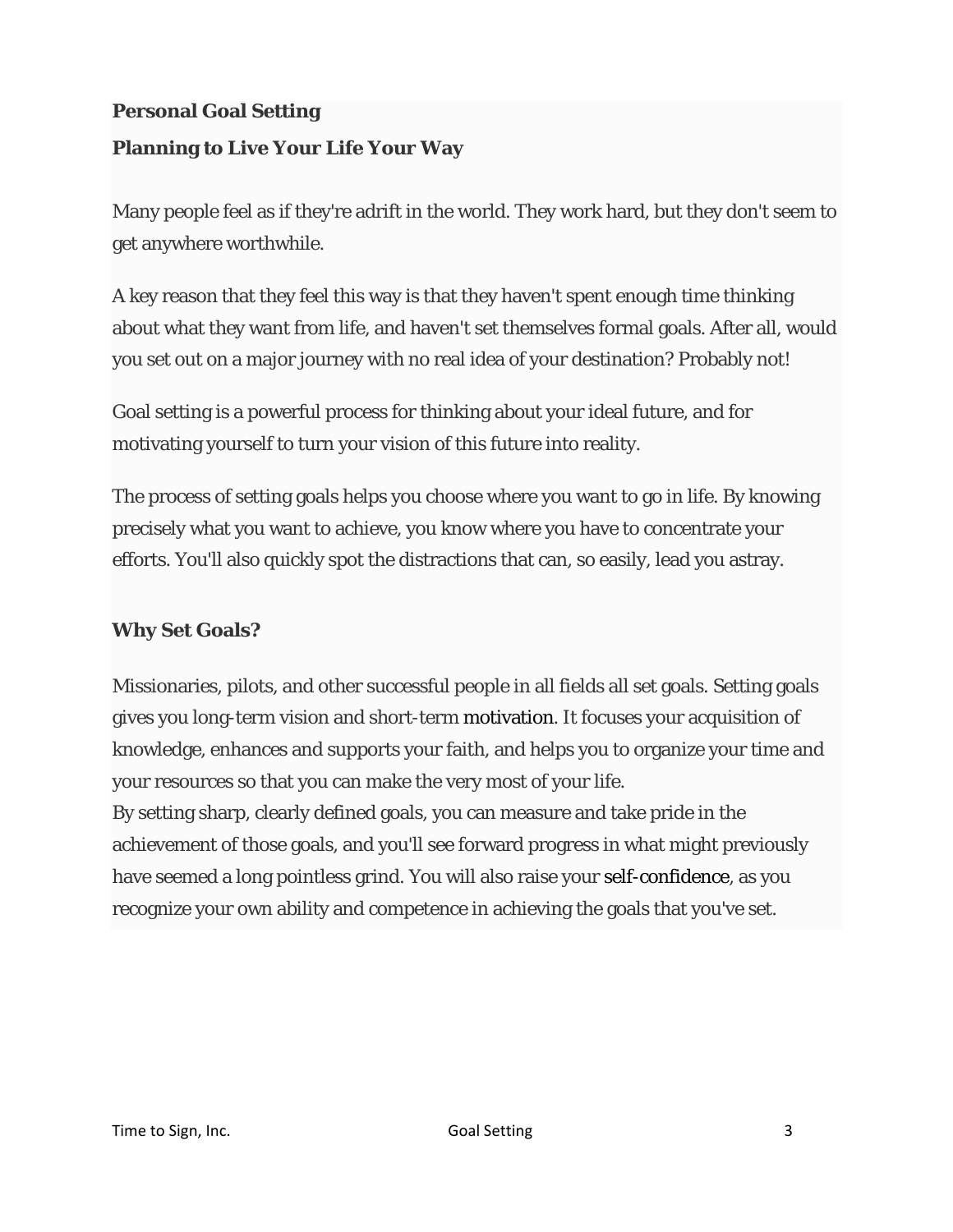#### **Starting to Set Personal Goals**

You set your goals on a number of levels:

- First you create your "big picture" of what you want to do with your life (or over, say, the next 10 years), and identify the large-scale goals that you want to achieve.
- Then, you break these down into the smaller and smaller objectives that you must complete to reach your lifetime goals.
- Finally, once you have your plan, you start working on it to achieve these goals.

This is why we start the process of setting goals by looking at your lifetime goals. Then, we work down to the things that you can do in, say, the next five years, then next year, next month, next week, and today, to start moving towards them.

Life is ever-changing, so from time to time it is necessary to revisit your goals and objectives you have set for yourself to insure you are achieving your desired path, and to amend as necessary.

#### **Setting Lifetime Goals**

The first step in setting personal goals is to consider what you want to achieve in your lifetime (or at least, by a significant and distant age in the future). Setting lifetime goals gives you the overall perspective that shapes all other aspects of your decision making.

To give a broad, balanced coverage of all important areas in your life, try to set goals in some of the following categories (or in other categories of your own, where these are important to you):

- **Faith** How will you incorporate your faith into your life/goals?
- **Missions** Care for and assist others? Whom, how...? Do you want to make the world a better place? If so, how?
- **Career** What level do you want to reach in your career, or what do you want to achieve?

Time to Sign, Inc. Goal Setting 4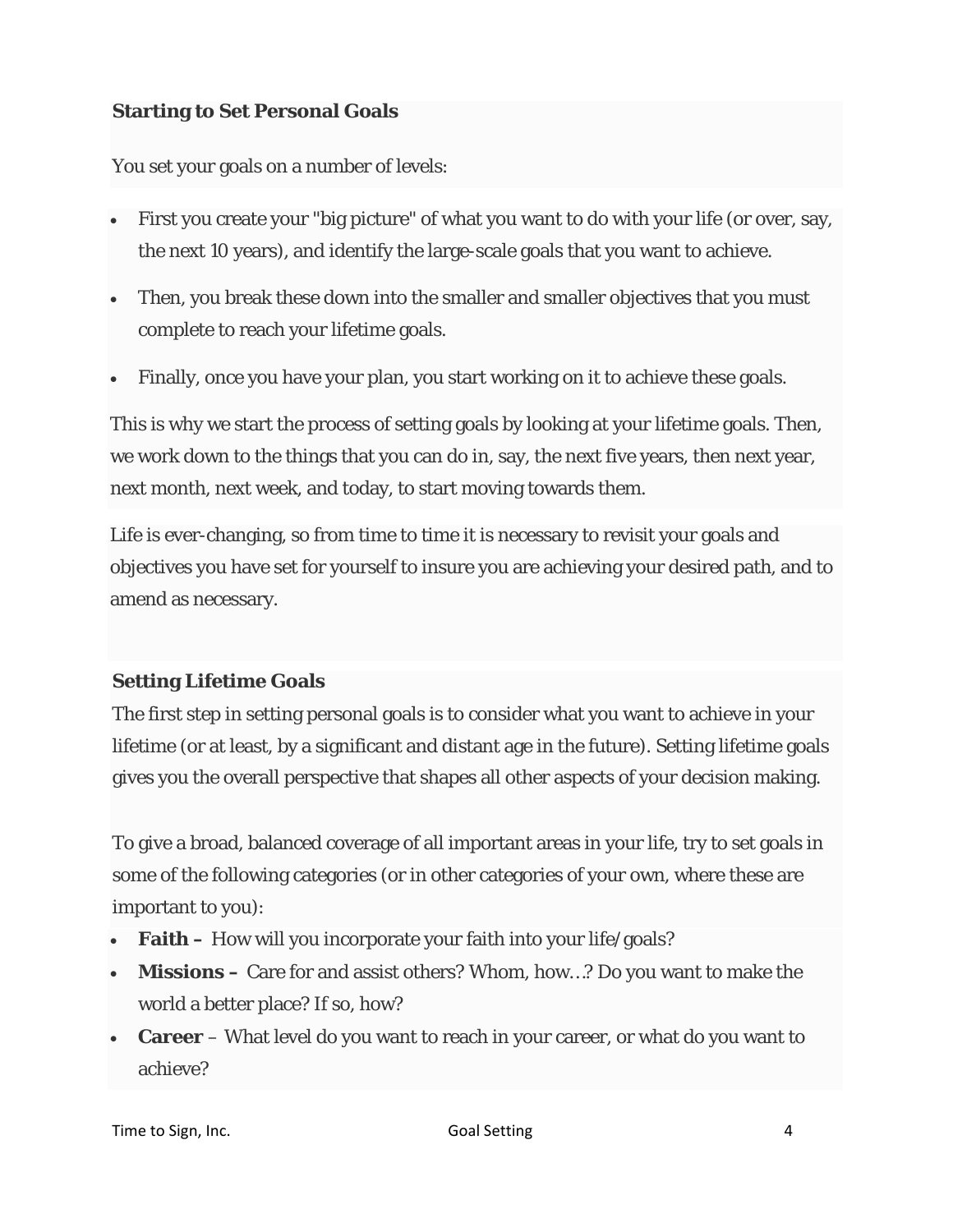- **Financial** How much do you want to earn, by what stage? How is this related to your career goals?
- **Education** Is there any knowledge you want to acquire in particular? What information and skills will you need to have in order to achieve other goals?
- **Family** Do you want to be a parent? If so, how are you going to be a good parent? How do you want to be seen by a partner or by members of your extended family?
- **Attitude** Is any part of your mindset holding you back? Is there any part of the way that you behave that upsets you? (If so, set a goal to improve your behavior or find a solution to the problem.)
- **Physical** Are there any athletic goals that you want to achieve, or do you want good health deep into old age? What steps are you going to take to achieve this?
- **Leisure** How do you want to enjoy yourself? (You should ensure that some of your life is for you!)

Spend some time brainstorming these things, and then select one or more goals in each category that best reflect what you want to do. Then consider trimming again so that you have a small number of really significant goals that you can focus on.

As you do this, make sure that the goals that you have set are ones that you genuinely want to achieve, not ones that your parents, family, or employers might want. (If you have a spouse, you probably want to consider what he or she wants – however, make sure that you also remain true to yourself!)

### **Setting Smaller Goals – Stepping Stones**

Once you have set your lifetime goals, set a five-year plan of smaller goals that you need to complete if you are to reach your lifetime plan.

Then create a one-year plan, six-month plan, and a one-month plan of progressively smaller goals that you should reach to achieve your lifetime goals. Each of these should be based on the previous plan.

Time to Sign, Inc. Goal Setting 5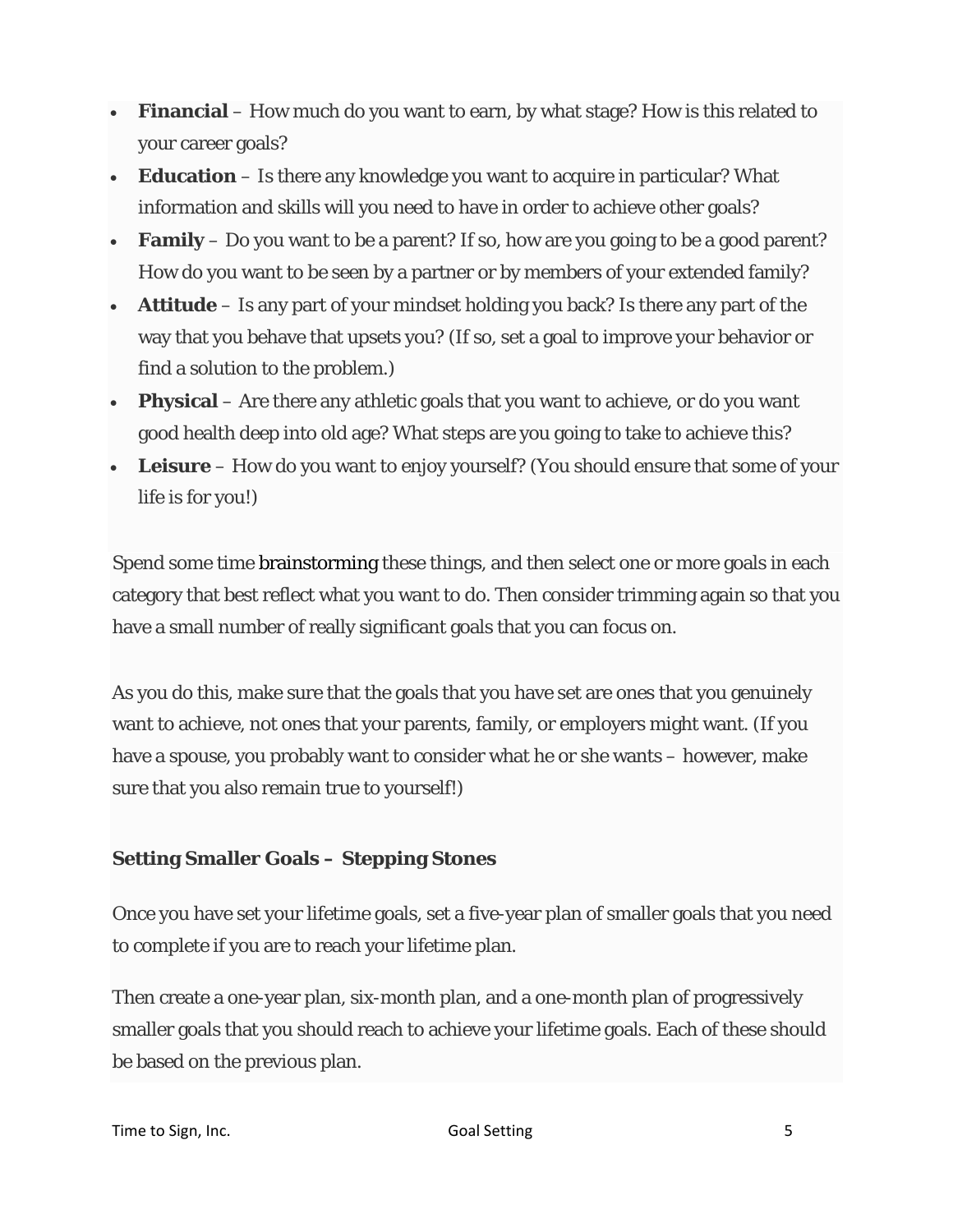Then create a daily To-Do List of things that you should do today to work towards your lifetime goals (see below).

At an early stage, your smaller goals might be to read books and gather information on the achievement of your higher level goals. This will help you to improve the quality and realism of your goal setting.

Finally review your plans, and make sure that they fit the way in which you want to live your life.

#### **Staying on Course**

Once you've decided on your first set of goals, keep the process going by reviewing and updating your To-Do List on a daily basis.

Periodically review the longer term plans, and modify them to reflect your changing priorities and experience. (A good way of doing this is to schedule regular, repeating reviews using a computer-based diary.)

#### **SMART Goals (from Mindtools.com)**

A useful way of making goals more powerful is to use the SMART mnemonic. While there are plenty of variants (some of which we've included in parenthesis), SMART usually stands for:

- **S** Specific (or Significant).
- **M** Measurable (or Meaningful).
- **A** Attainable (or Action-Oriented).
- **R** Relevant (or Rewarding).
- **T** Time-bound (or Trackable).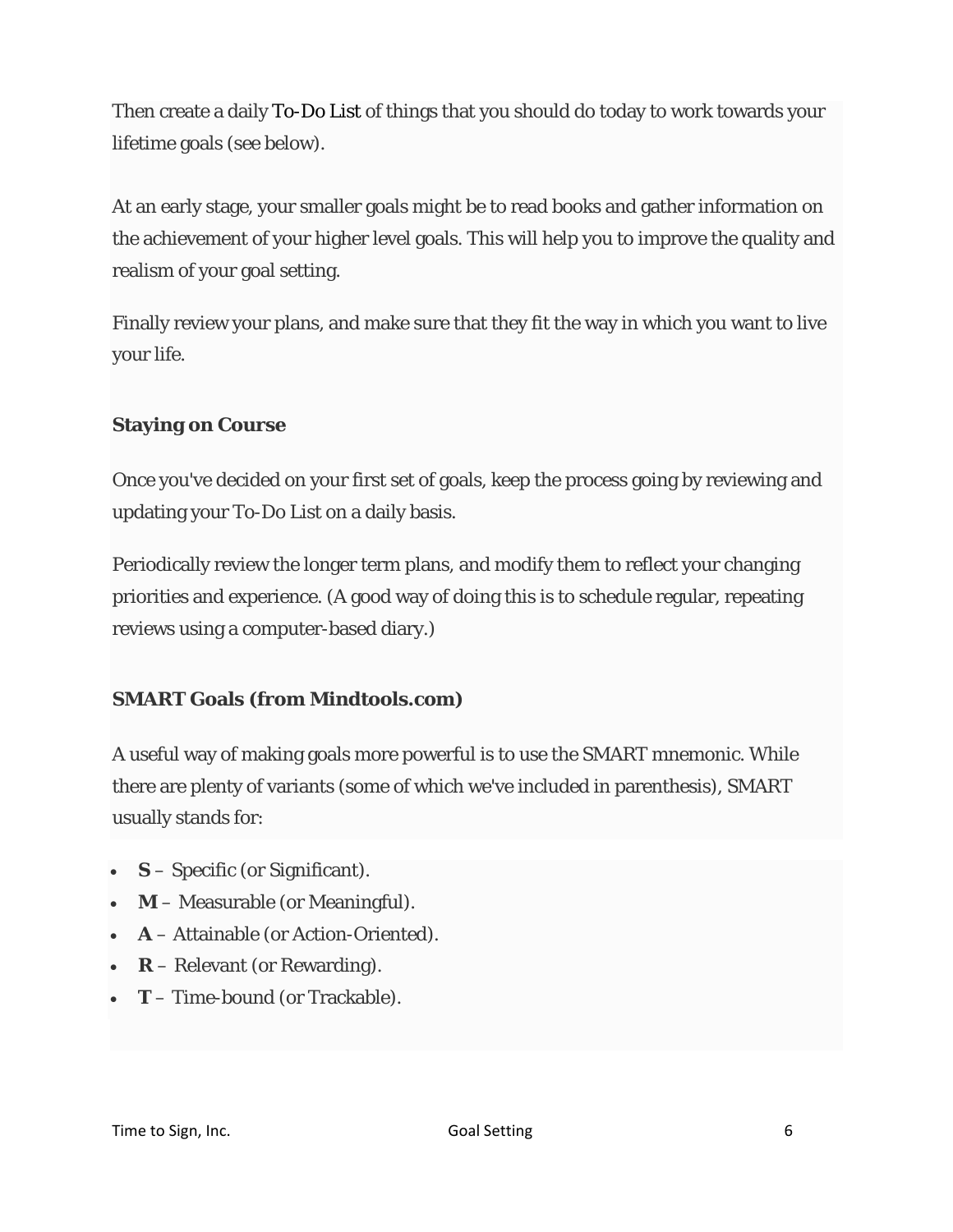For example, instead of having "to sail around the world" as a goal, it's more powerful to use the SMART goal "To have completed my trip around the world by December 31, 2016." Obviously, this will only be attainable if a lot of preparation has been completed beforehand!

## **Additional Goal Setting Tips**

The following broad guidelines will help you to set effective, achievable goals:

- State each goal as a positive statement Express your goals positively "Execute this technique well" is a much better goal than "Don't make this stupid mistake."
- **Be precise:** Set precise goals, putting in dates, times and amounts so that you can measure achievement. If you do this, you'll know exactly when you have achieved the goal, and can take complete satisfaction from having achieved it.
- **Set priorities** When you have several goals, give each a priority. This helps you to avoid feeling overwhelmed by having too many goals, and helps to direct your attention to the most important ones.
- **Write goals down** This crystallizes them and gives them more force.
- **Keep objectives small** Keep the low-level goals that you're working towards small and achievable. If a goal is too large, then it can seem that you are not making progress towards it. Keeping goals small and incremental gives more opportunities for reward.
- **Set performance goals, not outcome goals** You should take care to set goals over which you have as much control as possible. It can be quite dispiriting to fail to achieve a personal goal for reasons beyond your control! If you base your goals on personal performance, then you can keep control over the achievement of your goals, and draw satisfaction from them.
- **Set realistic goals** It's important to set goals that you can achieve. All sorts of people (for example, employers, parents, media, or society) can set unrealistic goals for you. They will often do this in ignorance of your own desires and ambitions.